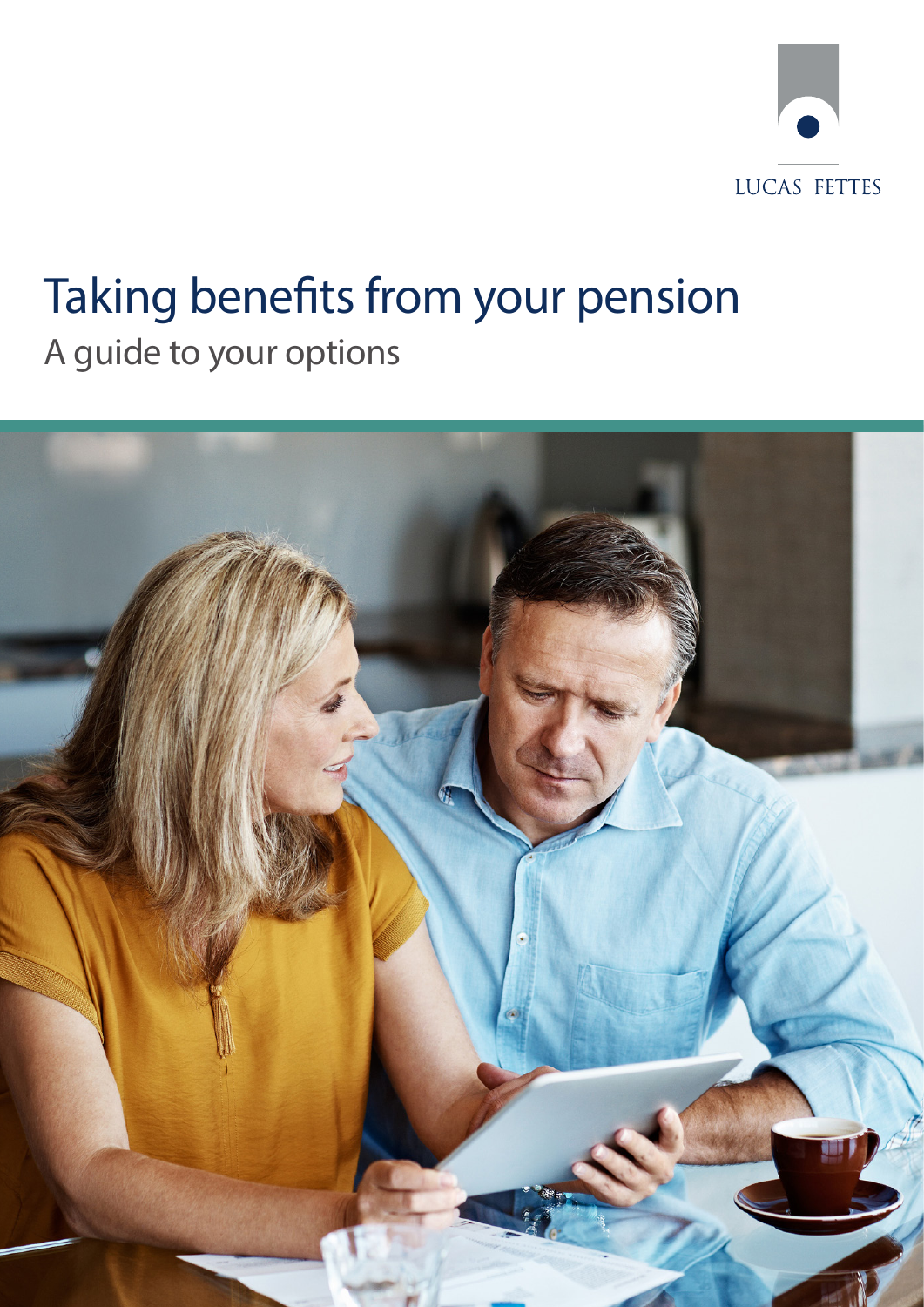## **Introduction**

This guide outlines the different options available when you want to access your pension benefits. You have the option to access part, or all, of your pension benefits at any time from age 55 (or your State Pension Age, less 10 years, if this is later, subject to future legislation). This is irrespective of whether you have actually stopped working.

New pension rules introduced in April 2015 changed the way in which pension benefits can be taken. These changes give you a number of options as to how you take benefits and it is really important that the implications of these options are fully understood and accepted before you make any decisions.

The options for most people from age 55 include taking up to 25% of their pension fund as a tax free lump sum and with the residual fund, elect to draw a taxable income via either one of or a combination of the following options:

- annuity purchase;
- flexi-access drawdown;
- uncrystallised funds pension lump sum;
- phased retirement; and
- a combination of the above.

Since April 2015, upon reaching 55 years of age you are able to withdraw any amount from your accrued defined contribution pension arrangements.

Apart from the tax free cash element of the pension fund (usually 25%), funds withdrawn will be added to your taxable income in the year it is received and taxed accordingly depending on which income tax bands the income falls within.

This tax rate could be 20%, 40% or 45% or a combination of these rates depending on the amount withdrawn, together with your other taxable income received in the tax year of making the income withdrawal.

The Government will not prescribe a particular product which you will need to purchase or invest in to access your pension savings. It will be up to you to decide how you want to access your pension benefits. Options include a one-off lump sum, a series of lump sums/ regular payments or to secure a guaranteed income.

You can also use a combination of these options.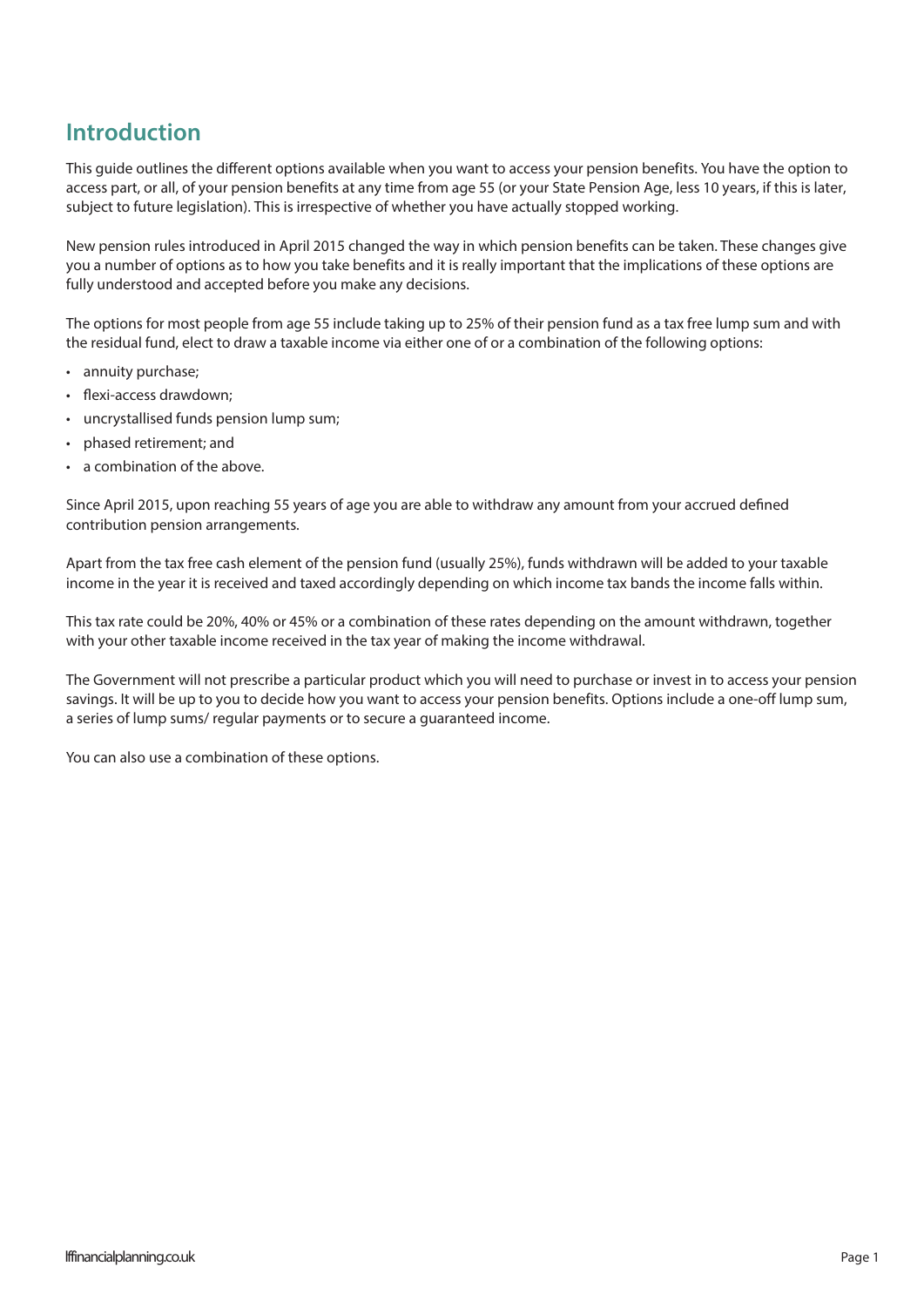# **Contents**

| The need for advice                                      | $3 - 4$ |
|----------------------------------------------------------|---------|
| The state pension                                        | 4       |
| Options for taking your pension benefits                 | 4       |
| Annuity purchase                                         | $4 - 5$ |
| Flexi-access drawdown                                    | 5       |
| Uncrystallised funds pension lump sum                    | 6       |
| Phased or partial retirement                             | 6       |
| What happens on death?                                   | 6       |
| Inheritance tax planning                                 | 6       |
| Pension flexibilities and DWP benefits                   | $6 - 7$ |
| Pension funding limits whilst accessing pension benefits | 7       |
| In conclusion                                            | 7       |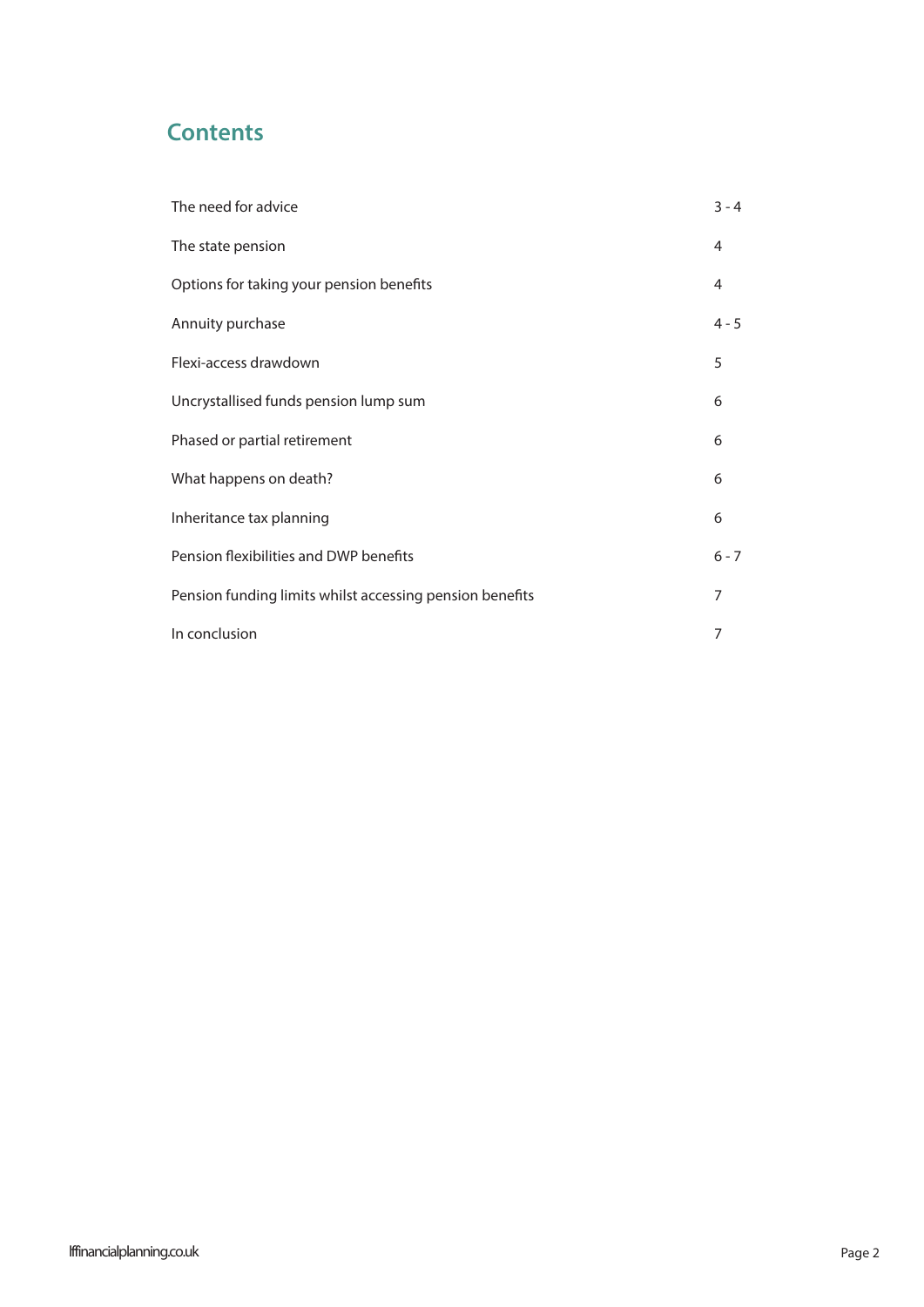# **The need for advice**

Financial advice isn't simply about recommending a product to you, but determining which solution or combination is most suitable for you. We need to understand your financial circumstances, investment preferences and what you want to achieve, including your goals and ambitions for the future. We will work with you to build a financial plan capable of delivering those objectives.

Tax efficient planning will also be an essential part of the advice process to ensure that you meet your capital and income requirements as tax efficiently as possible and make use of all available tax allowances.

When we design a financial plan to enable you to meet your cash and income requirements in retirement, we also take into account the four major risks that people face:

- longevity;
- inflation;
- investment returns and volatility; and
- later life care costs.

# *"One of the biggest risks facing retirees is inflation."*

After payment of the maximum tax free cash, any income you receive from your plan will be taxable and will be added to any other taxable income you receive to arrive at your marginal rate of income tax.

Pension providers are legally obligated to operate PAYE, so they may be obliged to use an emergency tax code and may therefore deduct a higher rate of tax at source from your income payments than you would ordinarily be liable to pay.

Depending on your other taxable income, the application of the emergency code can also mean that too little income tax is deducted at source. Either way, you may need to contact HMRC to rectify any under or over payments of tax.

#### **Longevity**

Estimating life expectancy is very difficult. Nonetheless, you need to consider how long you might reasonably live when planning for your retirement and how much capital and/or income you will need. Many people underestimate how long they will live. Making sensible assumptions will be critical to ensuring that you do not withdraw an unsustainable level of income and exhaust the fund, leaving you with inadequate income.

The idea that we are living longer is highlighted by the Office of National Statistics projections; they suggest that the number of people aged 90-94 will increase from 472,000 to 685,000 in the next 10 years, with a 74% chance that at least one life in a joint life partnership will survive beyond age 90.

Currently a 65 year old male buying an annuity is expected to live on average 21 years, to age 86. For a 65 year old female life expectancy is 23 years, to age 88. In reality, however, 50% of both males and females will live longer than their respective average life expectancies. An annuity is currently the cornerstone of many people's retirement income, and the only product that guarantees to provide a defined income for life, however long that may be.

*"50% of both males and females will live longer than their respective average life expectancies."*

When deciding whether to purchase an annuity or draw income directly from your pension fund, you will need to consider very carefully whether you can accept the risk that you live longer than you expect (or have planned for) and your money runs out.

#### **Inflation**

One of the biggest risks facing retirees is inflation, which even at very low levels (compared to levels experienced, even in the recent past) can have a devastating effect on living standards over time.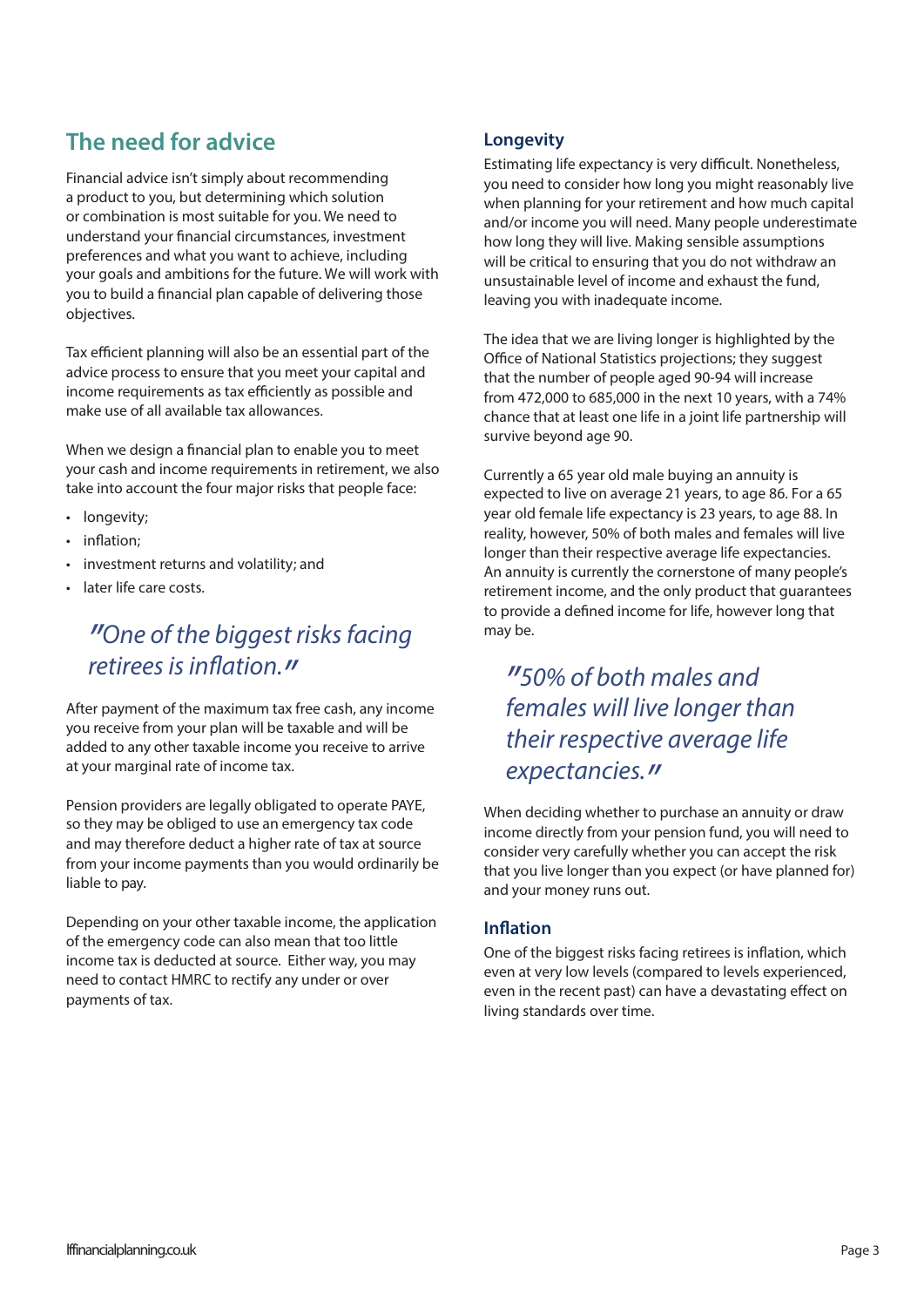Over 20 years, the impact of rising prices on a fixed income (such as a level annuity) is as follows:

- 2.0% inflation reduces real incomes by one-third;
- 3.5% inflation reduces real income by one-half; and
- 5.0% inflation reduces real income by two-thirds.

The effect of compounding means that the problem gets worse the longer people live. A person who took out an annuity paying £10,000 at age 60 and who is now 85 would have found their inflation-adjusted purchasing power had fallen as follows:

| Average Inflation | Inflation Adjusted<br><b>Purchasing Power</b> |
|-------------------|-----------------------------------------------|
| 2.00%             | £6,000                                        |
| 3.50%             | £4,100                                        |
| 5.00%             | £2,800                                        |

In addition, pensioner inflation can be higher than the usual Consumer Prices Index (CPI) measure as they typically spend proportionately much more of their income on items such as food, council tax, fuel and utility bills.

#### **Investment returns and volatility**

If you do not buy an annuity, but instead draw income directly from your fund under pension flexibility rules, you will be exposed to ongoing investment risk and value fluctuations. In order to deliver long term returns that protect against the effects of inflation, your pension fund will need to be invested across a diversified range of assets and therefore remain exposed to a degree of investment risk.

This on-going investment risk can result in fluctuations of the underlying asset values. It is important that you understand how volatility, combined with making regular income withdrawals, can affect the value of your fund when deciding where and how to take income.

Making income withdrawals from your fund when the value of the assets are depressed can have a significant impact on the ability of the fund to recover value over the longer term.

#### **Later Life Care Costs**

When deciding how to fund your retirement the potential of increased income needs in much later life to fund care costs must be considered carefully. Whilst the State will make some provision for meeting care costs, the danger of running out of money whilst in later life could mean real financial hardship if long term care becomes a reality.

### **The state pension**

The State Pension is intended to ensure that everyone has a basic amount of income to support them in their old age. Since 5th April 2016 – the State Pension has been a single tier or flat rate system providing a maximum pension in the region of £179 per week.

The amount you will receive is based on your National Insurance (NI) record. To qualify for the new State Pension you need at least 10 qualifying years of NI contributions and at least 35 years to get the full State Pension - a proportionate amount will be paid for qualifying years between these levels.

#### **Deferring your State Pension**

You can put off claiming your state pension when you reach state pension age if you wish to. This will allow you to build up additional benefits which you can take in the form of extra state pension.

#### **Voluntary National Insurance (NI) contributions**

You must be eligible to pay voluntary NI for the time that the contributions cover. You can usually only pay for gaps in your NI record from the past 6 years, depending on your age. Therefore, if relevant, class 2 or 3 NI contributions can be made in order to increase state pension entitlement.

### **Options for taking your pension benefits**

There are a range of options available to you when accessing your pension benefits.

#### **Annuity purchase**

Many people have historically purchased a lifetime annuity with their pension funds. This remains a popular option for those who require certainty over their pension income or do not feel comfortable taking any investment risk with their pension fund into retirement.

Purchasing a conventional annuity will ensure that you receive a guaranteed income for life, including provision for your dependent(s) where this option is selected.

There are a number of options when considering which type of annuity to take, whether lifetime or fixed term, as follows: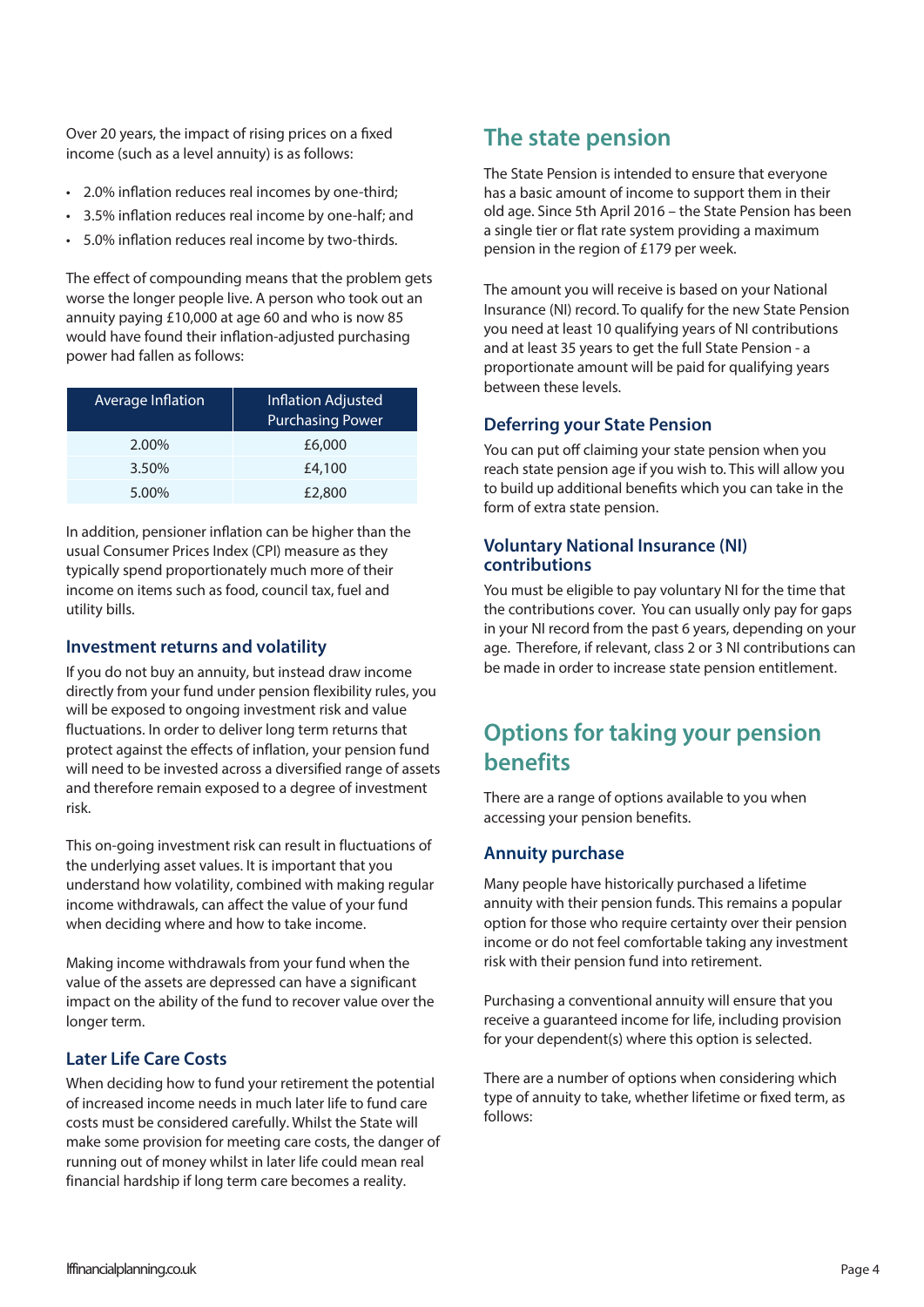- Lifetime annuity you could take benefits through your current provider, this typically involves taking a tax free cash sum of 25% of the fund and purchasing a conventional annuity with the balance of the fund based on the annuity rates they are offering. You need to be aware that your existing provider may not offer you the best annuity rates.
- Open market option you could transfer the whole value of your pension fund to another provider who offers the best rate for the type of lifetime annuity you want.
- Enhanced/impaired annuity higher annuity rates are available from certain providers based on health and lifestyle. You may be able to access this option from your existing provider or you may have to take an open market option.
- With profits or unit-linked annuity you can use the whole of your pension fund after any tax free cash has been paid to purchase a lifetime annuity on a 'withprofits' or unit linked basis with your existing or another provider. These annuities provide a level of income linked to ongoing investment performance but also expose you to ongoing risk.
- Third way or variable annuity you may transfer your pension fund to a provider offering a lifetime annuity on a flexible basis (often called variable or third way annuities). These types of annuity look to combine the certainty of a lifetime annuity with investment as seen with Flexi-access drawdown (see below).
- Fixed term annuity you may transfer your pension fund to a provider offering a fixed term annuity. You will select the required term at outset and the required income amount. Some providers will offer a guaranteed maturity value, which you can choose to take as a final income payment, subject to tax and whilst in payment a fixed (level) or increasing regular income. There are also various death benefit options.

#### **Dependents benefits**

You may wish to consider dependents benefit options including; choosing a joint life annuity, and/or guaranteed period and/or value protection.

#### **Inflation protection**

You may also wish to factor in future inflation and the impact this will have on the purchasing power of your annuity income in the future. You can therefore choose to protect your annuity income by choosing an income which increases each year.

Both of these options are more expensive and will reduce your starting income but over time could pay out more overall.

#### **Flexi-access drawdown**

This option was introduced in April 2015 to give you total flexibility as to how and when you access your pension benefits. You can transfer the whole value of your pension fund into a Flexi-access Drawdown plan which allows you to vary future capital and income levels to fit in with your needs and overall financial plan.

The remaining fund will continue to be invested and under your control. There are no minimum or maximum income limits dictating how much you can take out at any given time; and if you wish you can just access the tax free cash initially and defer taking any income until a later date. This will then be subject to income tax at your highest rate.

Flexi-access Drawdown is considered high risk when compared to a lifetime annuity as the income is not secure and could run out if not managed correctly.

If the fund performs well relative to the level of income withdrawn, it may be possible to increase the level of income you withdraw over the years. Adopting a flexible income approach could therefore provide a degree of protection against inflation if the level of income is managed sensibly.

# *"You could face a significant tax bill if you cash in your entire pension at once."*

However, if performance is poor and/or the amount of income taken from the fund cannot be supported by the net investment returns, both the fund value and future income will be reduced, potentially to zero, in extreme circumstances.

Once you are in Flexi-access Drawdown, you can still purchase an annuity at any time.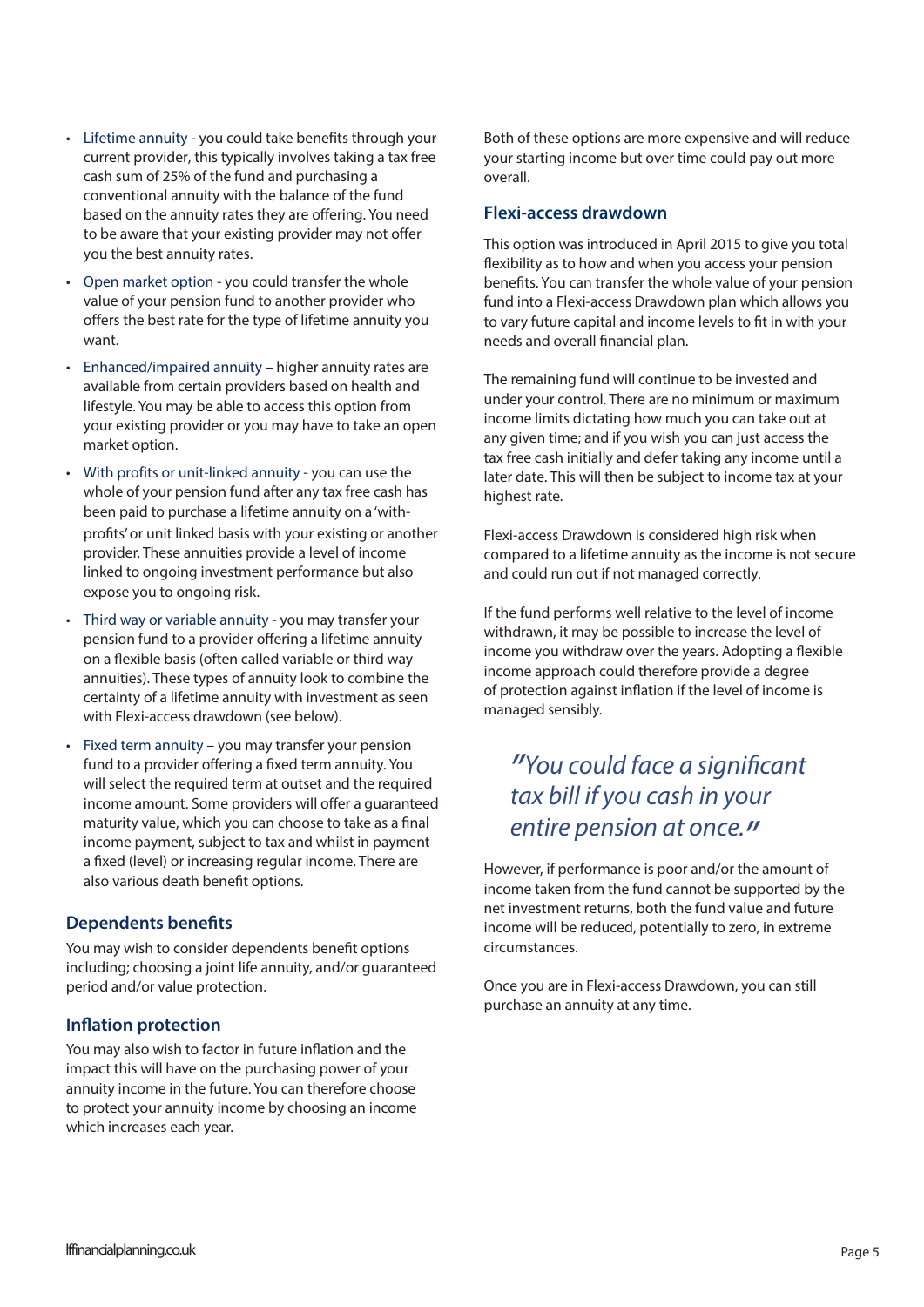#### **Uncrystallised funds pension lump sum**

This is a further option also available since April 2015 under which you can withdraw a single (or series of ) lump sums from your existing pension without the need to move the funds into a drawdown plan first. The nature of the payments you received under this feature is that 25% of the fund (or 25% of each payment if less than the total fund is withdrawn) will be tax free; and the balance taxed at your marginal rate(s) of income tax.

Not all pension arrangements will offer the flexibility to withdraw benefits as a series of lump sums; therefore in some circumstances it will be necessary to transfer the pension fund to a more flexible arrangement before this method of drawing benefits can be accessed.

#### **Phased or partial retirement**

You can convert your retirement fund into income in stages over a number of years (often referred to as staggered vesting or phased retirement), using either Annuity or Drawdown. This may be available with your current pension arrangement or you may need to transfer your existing pension funding into a new arrangement.

Each time you need to access some money you can take up to 25% tax free cash plus a taxable income. It can be tax efficient if you control your tax free cash and income to take advantage of your personal tax allowances.

You can also use your pension fund to utilise a combination of these options.

#### **What happens on death?**

For those who are under the age of 75 at the time of death, it will be possible to leave the whole of the remaining pension fund to any beneficiary of their choice, tax free. This can then be taken in the form of a lump sum or series of income payments.

For those who are 75 and over at the time of death, irrespective of whether the remaining fund is taken as a lump sum or a series of income payments, death benefits will be subject to income tax at the beneficiary's marginal rate.

### **Inheritance tax planning**

In light of the new pension rules, as death benefits from a pension will now be available to any named beneficiary, not just your spouse or financial dependent, this provides much greater flexibility in how your pension death benefits can be used.

Retaining pension wealth within a pension fund and passing it down to future generations could be an extremely tax efficient estate planning solution.

In most cases, your pension death benefits will not be subject to inheritance tax and your beneficiaries may be able to benefit from tax-free investment returns, plus potentially tax free withdrawals.

The previous wisdom of stripping out funds and gifting the surplus income to minimize the impact of the 55% tax charge on death has given way to retaining funds within the pension as a more tax efficient solution.

#### **Pension flexibilities and DWP benefits**

A further consideration when deciding how and how much pension benefits should be drawn is the potential impact on income-related DWP benefits such as:

- employment and support allowance;
- housing benefit;
- income support;
- jobseekers allowance;
- pension credit; and
- universal credit.

How your pension is treated will depend on whether you or your partner have reached the qualifying age for pension credit. You can find out your qualifying age for pension credit by using the GOV.UK State Pension Calculator at www.gov.uk/calculate-state-pension.

The way in which you use flexible pension options could affect your future entitlement to benefits. If you or your partner take money out of your pension before you have reached the qualifying age for pension credit, it will be treated as either income or capital, depending on how frequently you withdraw it. If you do not take any money out of your pension, it will not be taken into account when your benefit entitlement is calculated.

Once you reach the qualifying age for pension credit you are expected to use your pension to support yourself.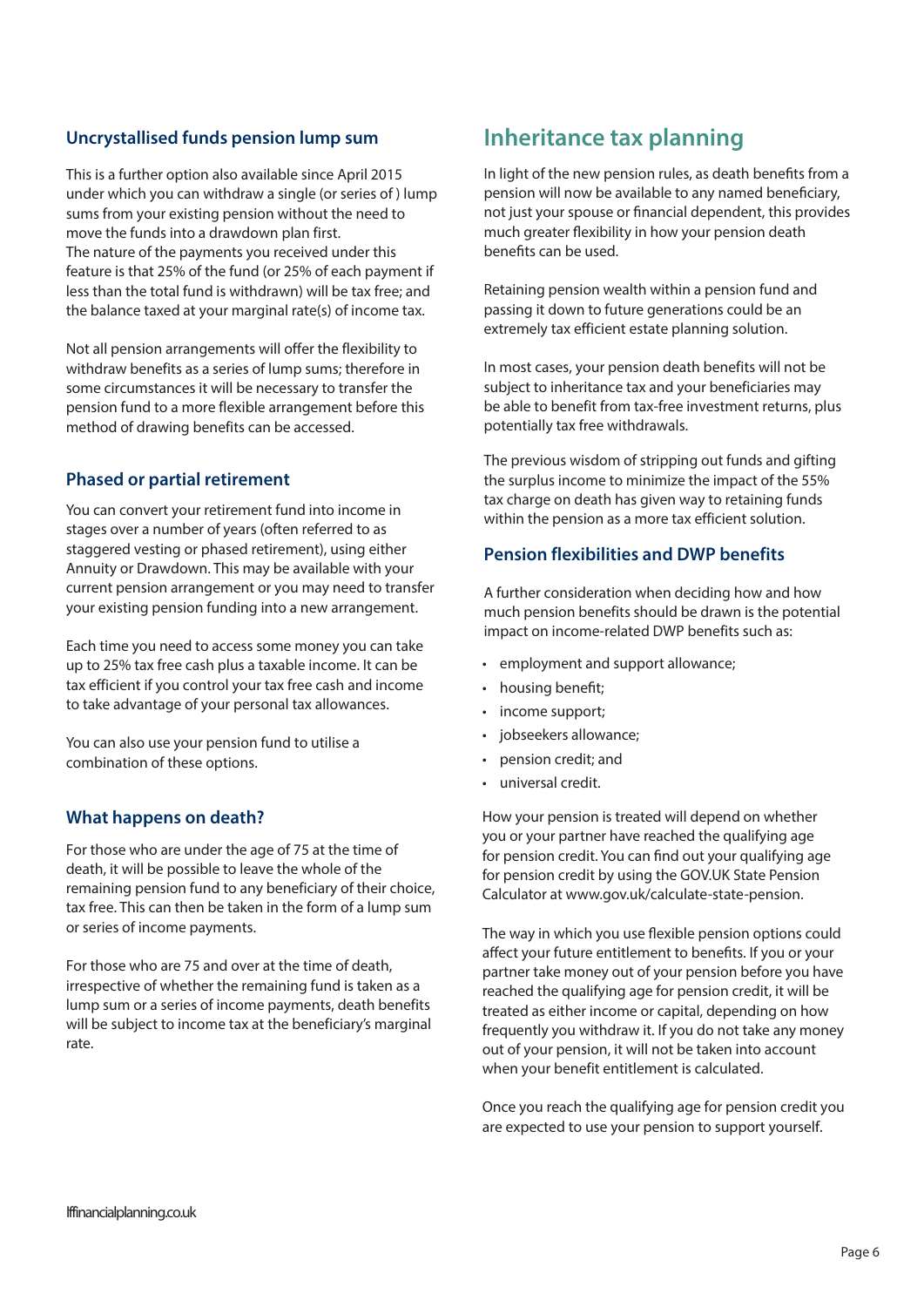If you choose not to buy an annuity after reaching the qualifying age for pension credit, an amount of notional income will be taken into account when your benefits are worked out. Notional income is essentially an amount equivalent to the income you would have received if you had bought an annuity.

#### **Deprivation of Assets**

If you spend, transfer or give away any money that you take from your pension , DWP will consider whether you have deliberately deprived yourself of that money in order to secure or increase your entitlement to benefits.

If it is decided that you have deliberately deprived yourself, you will be treated as still having that money and it will be taken into account as income or capital when your benefit entitlement is worked out.

If you are in receipt of any of the above benefits, we will consider the likely impact your chosen income strategy will have on those benefits in preparing our advice.

### **Pension funding limits whilst accessing pension benefits**

The pensions money purchase annual allowance (MPAA), is £4,000 per year. The MPAA was introduced to prevent savers abusing pension rules by taking money out of their pension and then reinvesting it in the same year to benefit from extra tax relief.

The general rule is that you can contribute the lower of your annual earned income or £40,000 per year into a pension arrangement. However, this allowance is reduced if you withdraw any taxable income from a defined contribution pension pot under pension flexibility rules (being in capped drawdown, which was only available prior to 6 April 2015, or purchasing a traditional annuity, does not trigger the MPAA).

It is this limit that is referred to as the money purchase annual allowance (MPAA).

The application of the MPAA rule can hold potential tax consequences where you have accessed benefits flexibly from a defined contribution pension pot and have also been automatically enrolled into a workplace pension scheme with contributions exceeding £4,000 per annum.

Individual consideration may therefore need to be given to retaining scheme membership and suffering the annual allowance charge where contributions exceed £4,000 per year, or opting-out of the auto-enrolment scheme.

### **In conclusion**

The new rules give you freedom and choice as to when and how you access your pension benefits. However, you could face a significant tax bill if you cash in your entire pension at once, rather than in stages making use of available tax rates and allowances.

In addition, a pension is to provide funds for your retirement. State pension benefits are unlikely to provide you with a sufficient income in order to enjoy a comfortable retirement so it would be unwise to take all your pension savings early and then rely solely on the state pension in the future.

### **Contact us**

If you would like further information on any of the above services or how we can help you, please do not hesitate to contact your Lucas Fettes Financial Planning adviser, call us on 01603 706 820 or email info@lffp.co.uk

www.lffinancialplanning.co.uk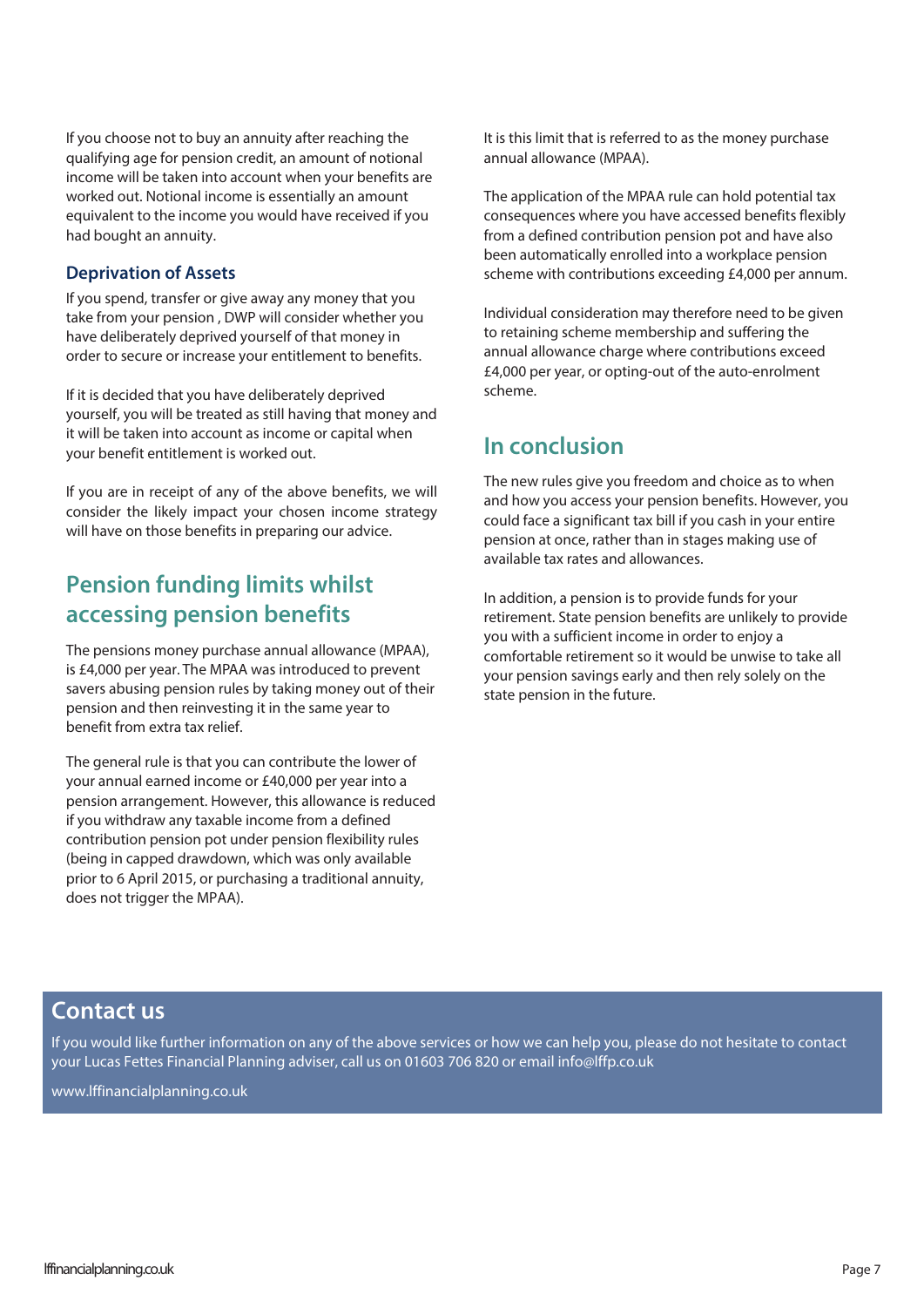### **Important information**

The way tax charges (or tax relief, as appropriate) are applied depends on individual circumstances and may be subject to future change. Pension eligibility depends on individual circumstances.

This document is solely for information purposes and nothing in it is intended to constitute advice or a recommendation. You should not make any investment decisions based on its content.

The value of investments can fall as well as rise and you may not get back the amount you originally invested.

While considerable care has been taken to ensure the information contained in this document is accurate and up-to-date, no warranty is given as to the accuracy or completeness of any information.

Lucas Fettes Financial Planning® is a registered trading name of Lucas Fettes & Partners (Financial Services) Limited, who are independent financial advisers authorised and regulated by the Financial Conduct Authority. Financial Conduct Authority regulation applies to certain regulated activities, products and services, but does not necessarily apply to all tax.